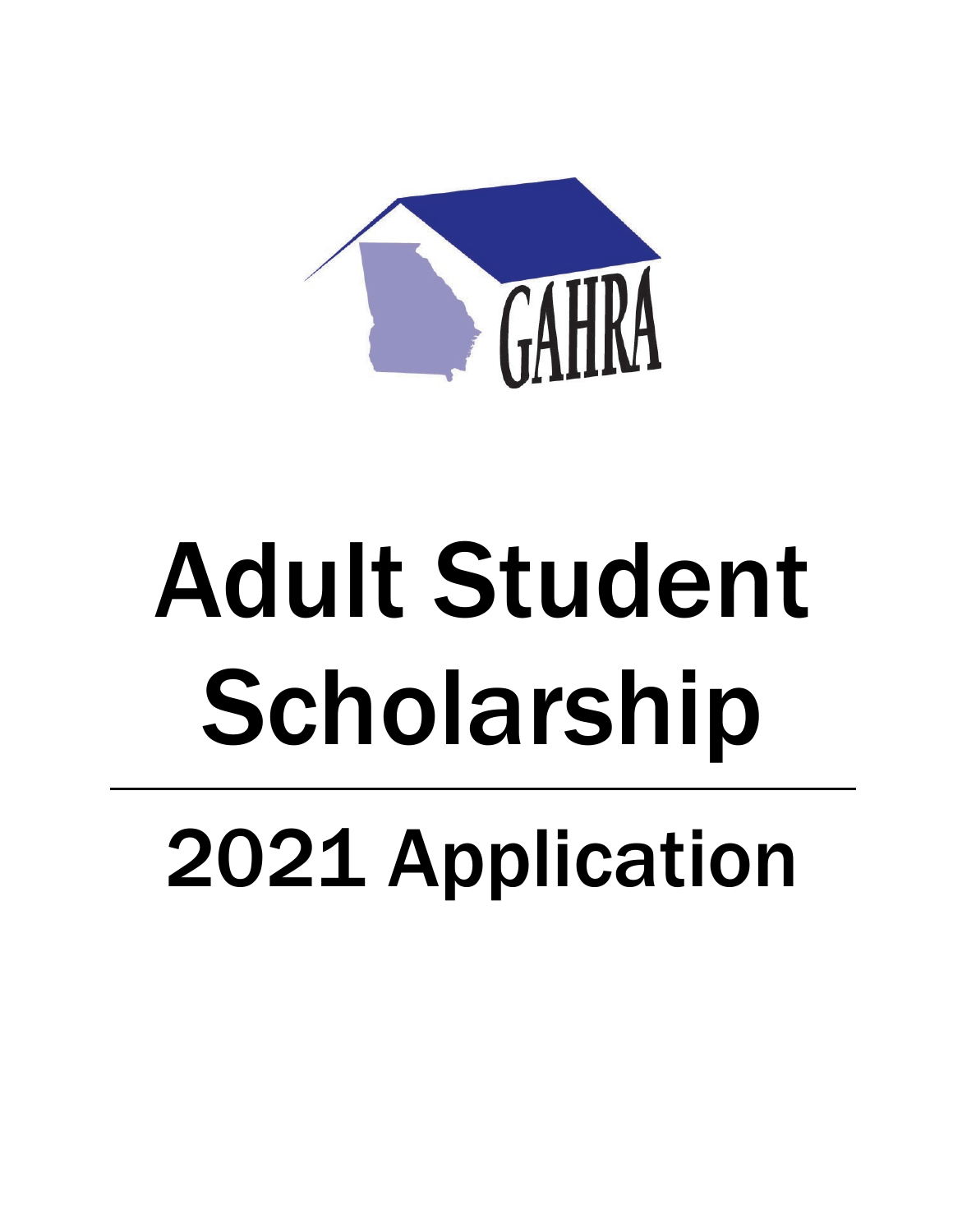# Adult Student Scholarship

# What is the Adult Student Scholarship?

Adult Student Scholarships are designed to provide the opportunity for adults to attend college and make a positive difference in the lives of their families. The scholarship is to help cover the cost of tuition, fees, books, supplies, and other related expenses.

## What scholarships are available for the 2020-2021 academic year?

Three Academic Awards<br>
Four Technical/Vocational Award Four Technical/Vocational Awards<br>
Four Technical Control Award 52,500 – H. L. Brantley Memorial \$2,500 – Emily Kicklighter Memorial Award \$2,500<br>\$2,000, \$1,500 – Award

\$1,500, \$1,000, \$1,000

(Depending on number of applicants, the committee reserves the right to distribute amounts. There could be 4 Academic and 3 Technical/Vocational if needed)

The Scholarship Committee will notify applicants and sponsoring housing authorities of selection or non-selection for personal interview by mid-April. Scholarship awards will be announced at the GAHRA Spring Conference at Jekyll Island, Georgia on Monday, May 16, 2021 following interviews with the finalists.

## Who can apply for the scholarships?

In order to be eligible for an Adult Student Scholarship, you must be a resident who is a non-traditional student. A non-traditional student is defined as a resident age 18 and up who has graduated from high school or received a GED; however, delayed enrolling in college or technical school for at least a year. The resident must meet the following criteria:

- Current resident, with at least two years of residency (not required to be consecutive), of federally assisted housing or as a recipient of assistance through the Community Development Block Grant Program.
- Is in good standing with Housing Authority or Community Development Agency (no lease violations).
- Must have earned high school diploma or GED at least one year ago.
- Must currently be enrolled in a full- or part-time undergraduate course of study at an accredited two- or four-year college, university, or vocational/technical school.
- \*\*\* Must "not" have previously been awarded a GAHRA scholarship.

## What is the deadline to apply?

Your completed application must be returned to your local Housing Authority or Community Development Office by on or before the deadline set by them. We encourage you to submit the application as soon as possible. Your authority/agency's nomination(s) must then be submitted to the GAHRA Scholarship Committee no later than **March 19, 2021.**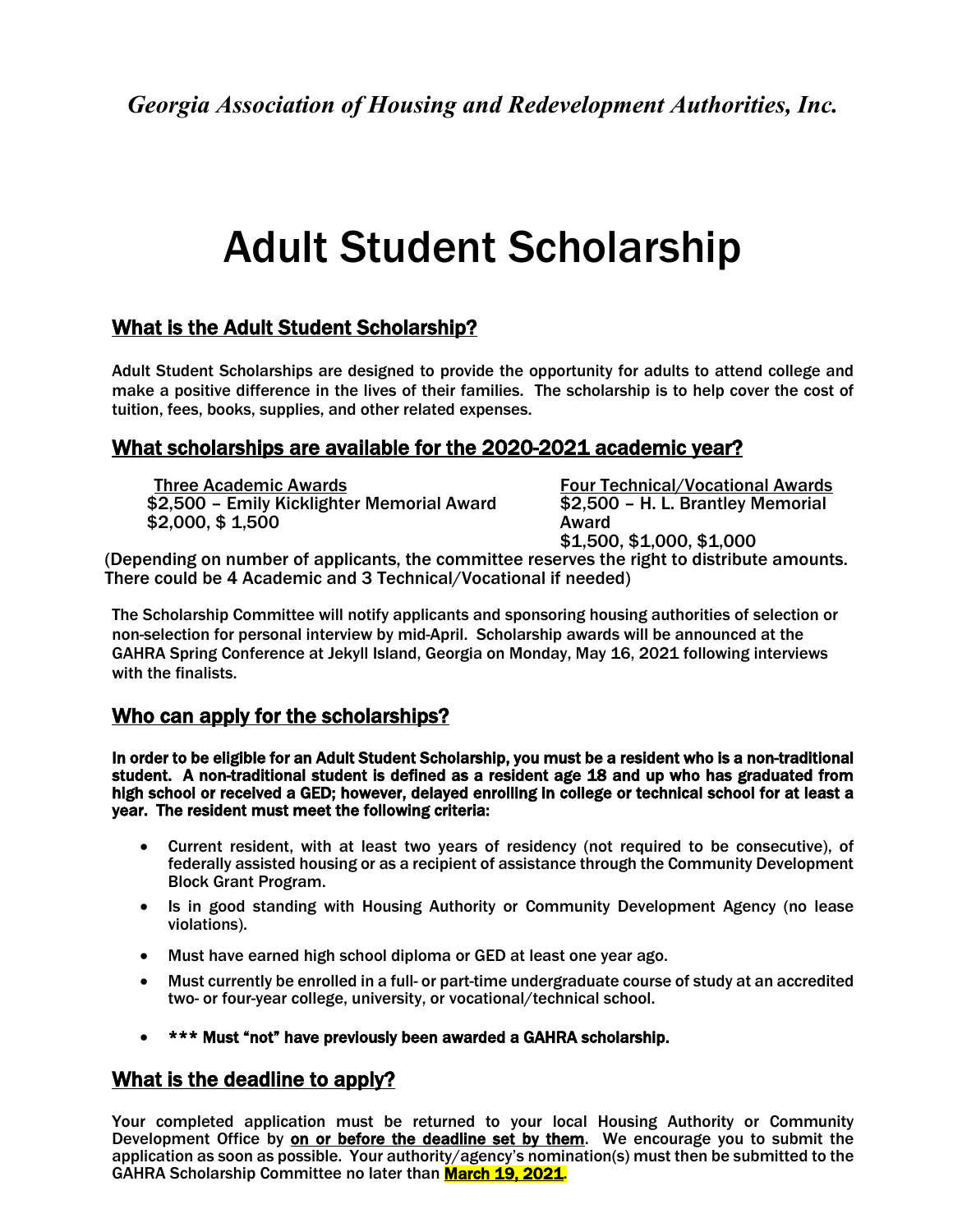# What is the process for applying?

- 1. Applicants must complete the attached application and essay requirement. Applications are available at your Housing Authority or Community Development Office.
- 2. Current, complete, official college or technical/vocational transcript of grades for all prior courses taken. If the applicant's high school graduation date is not printed on the college transcript, a copy of the high school transcript, high school diploma, or other documentation must be enclosed showing the high school graduation date.
- 3. Copy of SAT/ACT scores, if applicable.
- 4. Copy of College Placement Exam (CPE) score.
- 5. Source and amount of other scholarship awards, received or pending.
- 6. Three letters of reference (teacher, employer, minister, or anyone with significant knowledge of the applicant).
- 7. A sponsorship letter from the Executive Director of your Housing Authority or the Director of your Community Development Program. The sponsoring agency must be an active member of GAHRA at the time of the application and they can only submit one academic (degree) and one technical/vocational (non-degree) application to the Scholarship Committee for the adult student award selection process.
- 8. The sponsoring agency must make a commitment to support travel expenses if their applicant(s) should be selected for an interview as one of the finalists. Finalists will be interviewed at the GAHRA Spring Conference in Jekyll Island, Georgia.

Applicants are responsible for gathering and submitting all necessary information by the deadline. All of the above must be submitted in order for the application to be considered.

#### How will the award be distributed?

- The school being attended by the winner will administer the scholarship award. If tuition and books are covered by other scholarships, the GAHRA scholarship award will be paid directly to the student.
- Funds may be used for one year or longer if approved by the Scholarship Committee. Failure to continue the required course of study will cause the unused portion of the funds to revert back to the Georgia Association of Housing and Redevelopment Authorities.

DEADLINES FOR SUBMITTAL- SCHOLARSHIP COMMITTEE PLEASE E-MAIL TO: [dhousing@bellsouth.net](mailto:dhousing@bellsouth.net) Then mail to: <br> **March 19, 2021 to the:** GAHRA Adult Scholarship Com. Brenda Smith, Co Chair, Dublin HA March 19, 2021 to the: GAHRA Adult Scholarship Com. c/o Brenda Smith, Dublin Housing Authority Vickie Paris, Dallas HA 500 W. Mary St. **Ella Murphy, Marietta HA**<br>
Dublin, GA 31021 Joe Thomas, Camilla HA

Joe Thomas, Camilla HA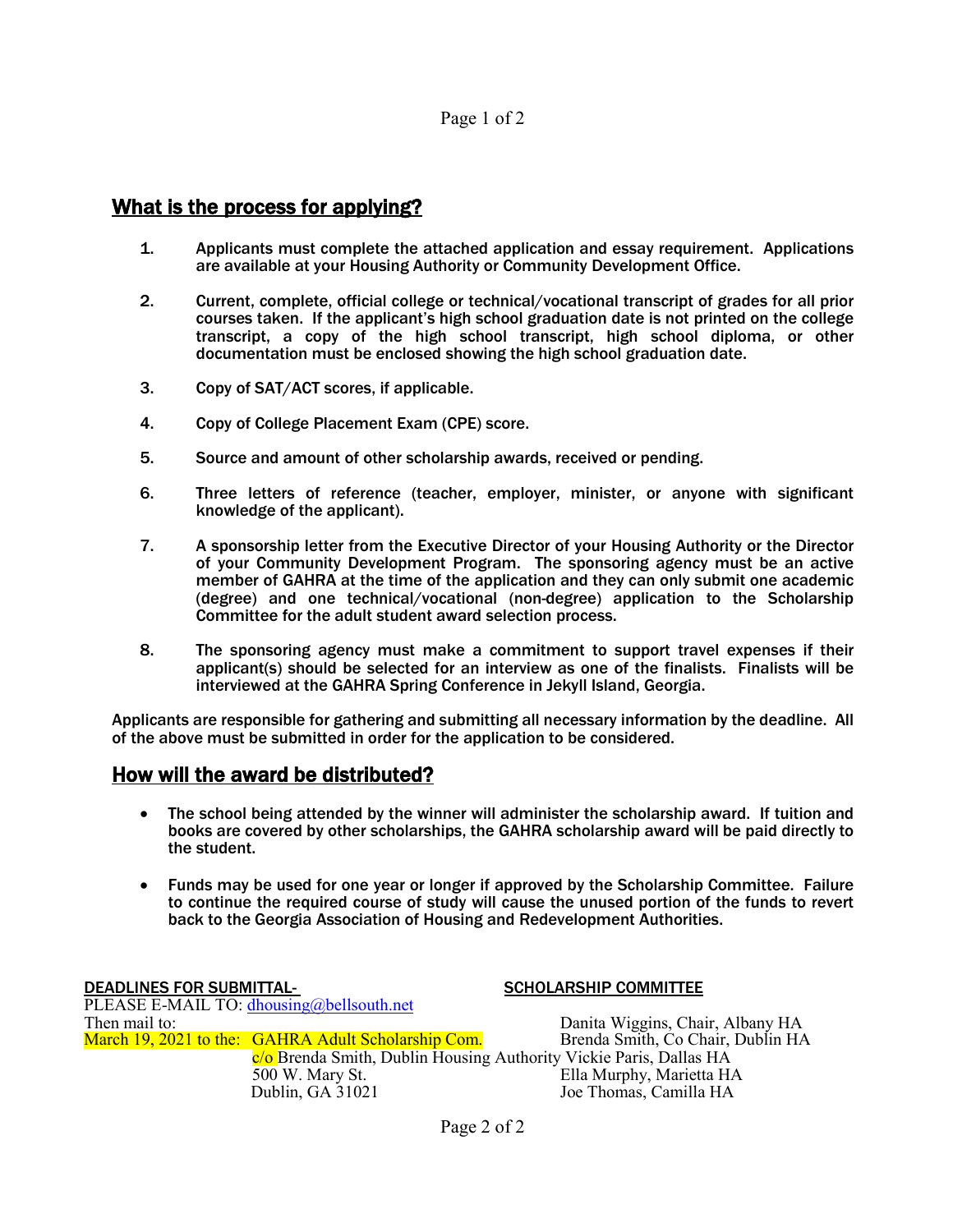**Georgia Association of Housing and Redevelopment Authorities, Inc.**

# Adult Student Scholarship <sup>2021</sup> Application

| Name: _____________ |                                                                                                                                                                                                                                |                                                                               |                                                                                       |  |  |
|---------------------|--------------------------------------------------------------------------------------------------------------------------------------------------------------------------------------------------------------------------------|-------------------------------------------------------------------------------|---------------------------------------------------------------------------------------|--|--|
|                     | First                                                                                                                                                                                                                          | Middle                                                                        | Last                                                                                  |  |  |
|                     |                                                                                                                                                                                                                                |                                                                               |                                                                                       |  |  |
|                     |                                                                                                                                                                                                                                |                                                                               |                                                                                       |  |  |
|                     | Date of Birth: 2000 Contract Contract Phone Number: 2001 Contract Contract Contract Contract Contract Contract Contract Contract Contract Contract Contract Contract Contract Contract Contract Contract Contract Contract Con |                                                                               |                                                                                       |  |  |
|                     |                                                                                                                                                                                                                                |                                                                               |                                                                                       |  |  |
|                     |                                                                                                                                                                                                                                |                                                                               |                                                                                       |  |  |
|                     |                                                                                                                                                                                                                                | Sponsoring Agency's Address: Manual Community of Sponsoring Agency's Address: |                                                                                       |  |  |
|                     |                                                                                                                                                                                                                                |                                                                               | Type of Scholarship applying for: $\Box$ Academic or $\Box$ Vocational/Technical      |  |  |
|                     |                                                                                                                                                                                                                                |                                                                               |                                                                                       |  |  |
|                     |                                                                                                                                                                                                                                |                                                                               |                                                                                       |  |  |
|                     |                                                                                                                                                                                                                                |                                                                               |                                                                                       |  |  |
|                     |                                                                                                                                                                                                                                |                                                                               | Classification: Major: Major: GPA: GPA:                                               |  |  |
|                     | Expected Graduation Date: 1990 1991                                                                                                                                                                                            |                                                                               |                                                                                       |  |  |
|                     |                                                                                                                                                                                                                                | Are you currently receiving financial aid? _______Yes _______                 | <b>No</b>                                                                             |  |  |
|                     |                                                                                                                                                                                                                                |                                                                               |                                                                                       |  |  |
|                     |                                                                                                                                                                                                                                |                                                                               | Please provide the source and amount:<br><u>Please</u> provide the source and amount: |  |  |
|                     |                                                                                                                                                                                                                                |                                                                               |                                                                                       |  |  |
|                     |                                                                                                                                                                                                                                |                                                                               |                                                                                       |  |  |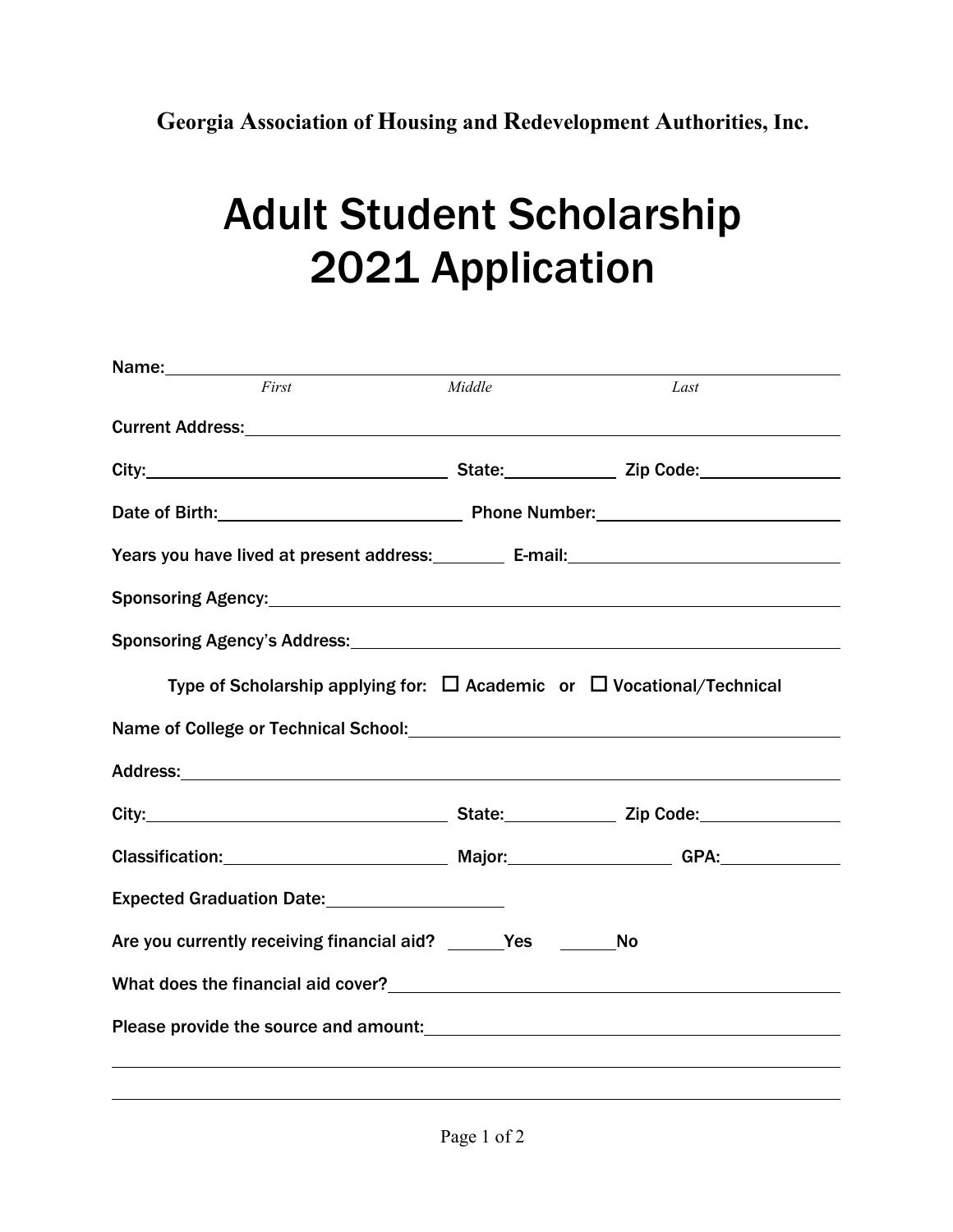# Adult Student Scholarship 2021 Application HIGH SCHOOL INFORMATION Name of High School that you graduated from: Address: City: City: City: State: State: Zip Code: Zip Code: Graduation Date: Graduation Equivalency Diploma (GED) Date: FINANCIAL DATA Total Household Income for 2020: Please include family net wages, child support, alimony, food stamps, WIC, TANF, Public Assistance, Social Security, and any other income. Do not include financial aid. Total Household Expenses for 2020: Please include rent, utilities, food, clothing, child/dependent care, medical expenses and insurance, auto loan, other transportation expenses, debts/loan payments, and any other expenses. Estimated Educational Expenses for the

Academic Year beginning Fall 2020: Please include tuition, fees, books, and supplies.

#### REQUIRED ESSAY

Please provide a handwritten or typed essay describing your reasons for attending college or technical school at this time in your life. In addition, please include any information that you feel would be helpful to the committee in selecting scholarship winners.

## [Your application will not be considered if a written essay is not attached.]

#### **RELEASE**

By submitting this application, I hereby give my Housing Authority/Community Development Agency and the Georgia Association of Housing and Redevelopment Authorities, Inc. permission to use my name in matters relating to the promotion of this scholarship. In addition, I give them permission to review my tenant records with my sponsoring agency and/or contact my school office(s) concerning the validity of my application materials. I understand that if I submit false information on this application, I will be denied the scholarship without appeal. Furthermore, I understand that award of the scholarship shall be governed by any and all conditions established by the Committee.

| Applicant: |           |             |  |
|------------|-----------|-------------|--|
|            | Signature | <b>Sate</b> |  |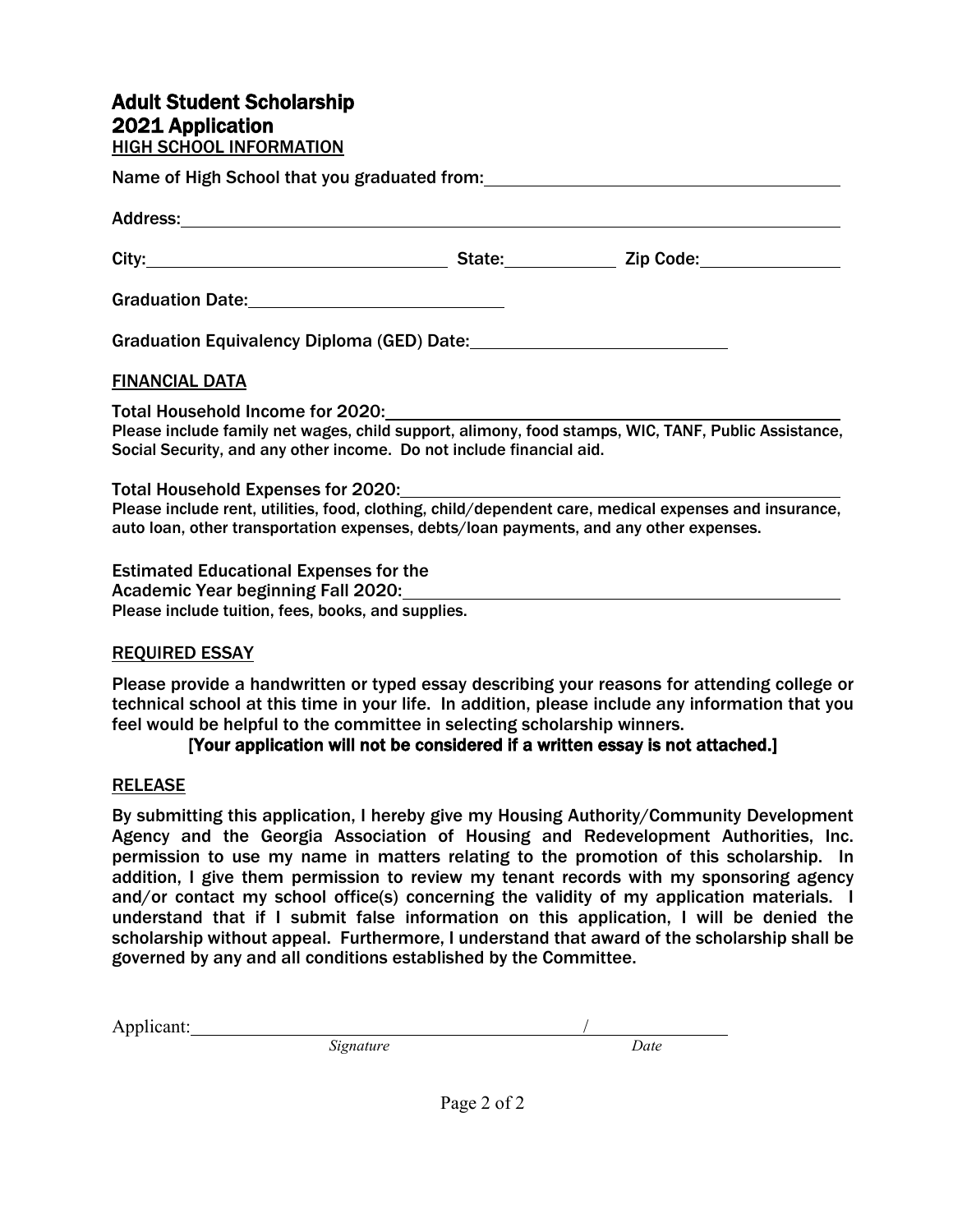**Georgia Association of Housing and Redevelopment Authorities, Inc.**

# Adult Student Scholarship 2021 Application

Grade Point Average/Test Scores Certification Form

| I certify that                        | 's cumulative grade point                                                                                                                                                                                                      |
|---------------------------------------|--------------------------------------------------------------------------------------------------------------------------------------------------------------------------------------------------------------------------------|
| Name of Student                       |                                                                                                                                                                                                                                |
| average as of December 31, 2020, was: | $\frac{1}{2}$ on a 100 point scale                                                                                                                                                                                             |
|                                       | (and/or)                                                                                                                                                                                                                       |
|                                       | $\frac{1}{2}$ / on a 4.00 scale                                                                                                                                                                                                |
| SAT Score:                            |                                                                                                                                                                                                                                |
|                                       |                                                                                                                                                                                                                                |
|                                       |                                                                                                                                                                                                                                |
| School Official                       | $\text{Date:}$                                                                                                                                                                                                                 |
|                                       | Title:                                                                                                                                                                                                                         |
|                                       | School: and the set of the set of the set of the set of the set of the set of the set of the set of the set of the set of the set of the set of the set of the set of the set of the set of the set of the set of the set of t |
|                                       | Address: <u>Address:</u>                                                                                                                                                                                                       |
|                                       |                                                                                                                                                                                                                                |
|                                       | State: Zip Code: Zip Code:                                                                                                                                                                                                     |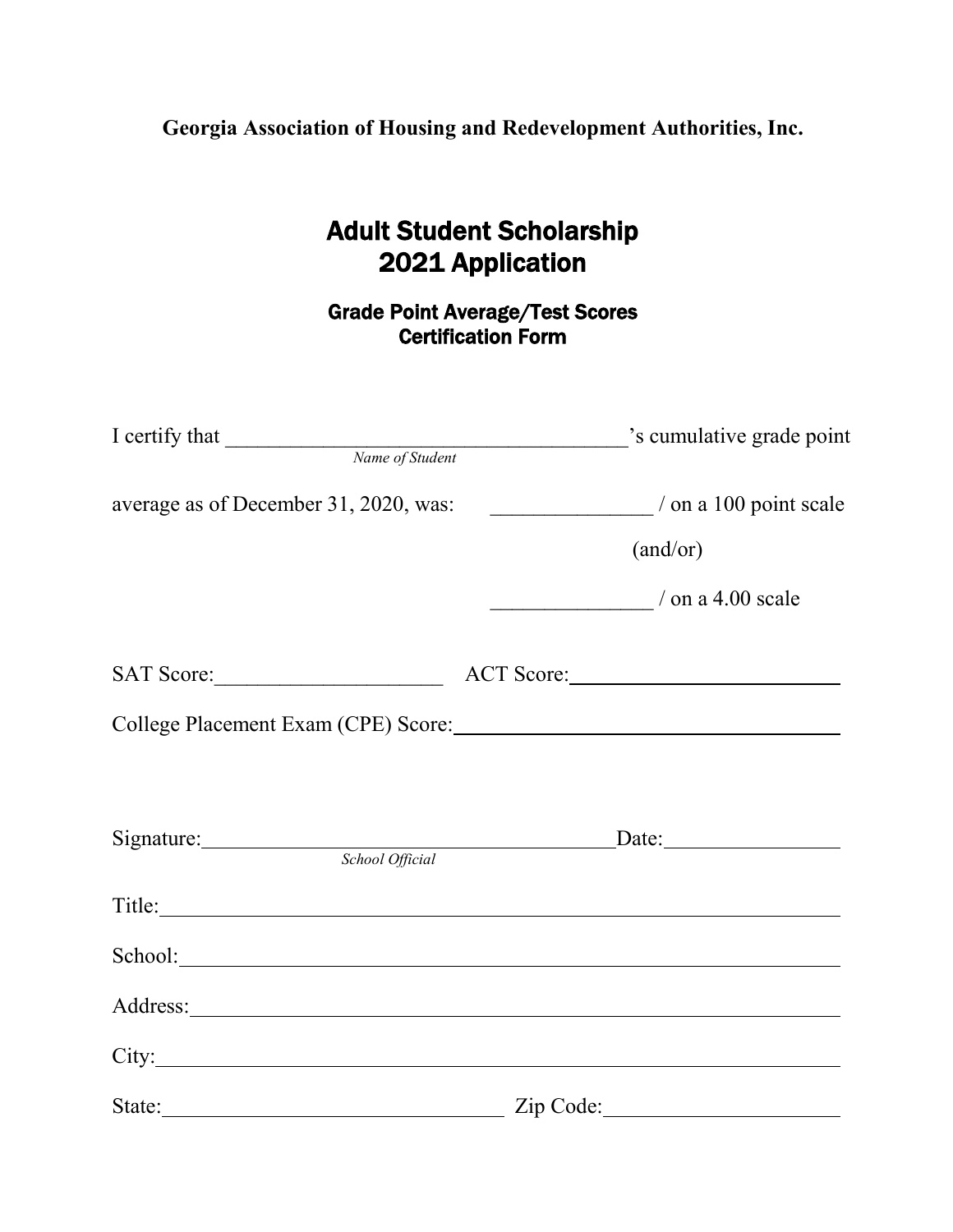**Georgia Association of Housing and Redevelopment Authorities, Inc.**

# Adult Student Scholarship 2021 Application

Submission Certification

The \_\_\_\_\_\_\_\_\_\_\_\_\_\_\_\_\_\_\_\_\_\_\_\_\_\_\_\_\_\_\_\_\_\_\_\_\_\_ hereby submits the following

 *Name of Housing Authority or Community Development Agency*

applicant(s) for:

Academic Award - \_\_\_\_\_\_\_\_\_\_\_\_\_\_\_\_\_\_\_\_\_\_\_\_\_\_\_\_\_

*Name of Student*

Vocational/Technical Award - \_\_\_\_\_\_\_\_\_\_\_\_\_\_\_\_\_\_\_\_\_\_\_\_\_\_\_\_\_\_\_\_\_\_

*Name of Student*

I certify that the \_\_\_\_\_\_\_\_\_\_\_\_\_\_\_\_\_\_\_\_\_\_\_\_\_\_\_\_\_\_\_\_\_\_\_\_\_ will cover

 *Name of Housing Authority or Community Development Agency*

associated costs and coordinate travel arrangements if our applicant(s) is

selected as a finalist to be interviewed in Jekyll Island, Georgia at the GAHRA

Spring Conference.

Signature: \_\_\_\_\_\_\_\_\_\_\_\_\_\_\_\_\_\_\_\_\_\_\_\_\_\_\_\_\_ Date: \_\_\_\_\_\_\_\_\_\_\_\_\_\_\_\_ *Executive Director*